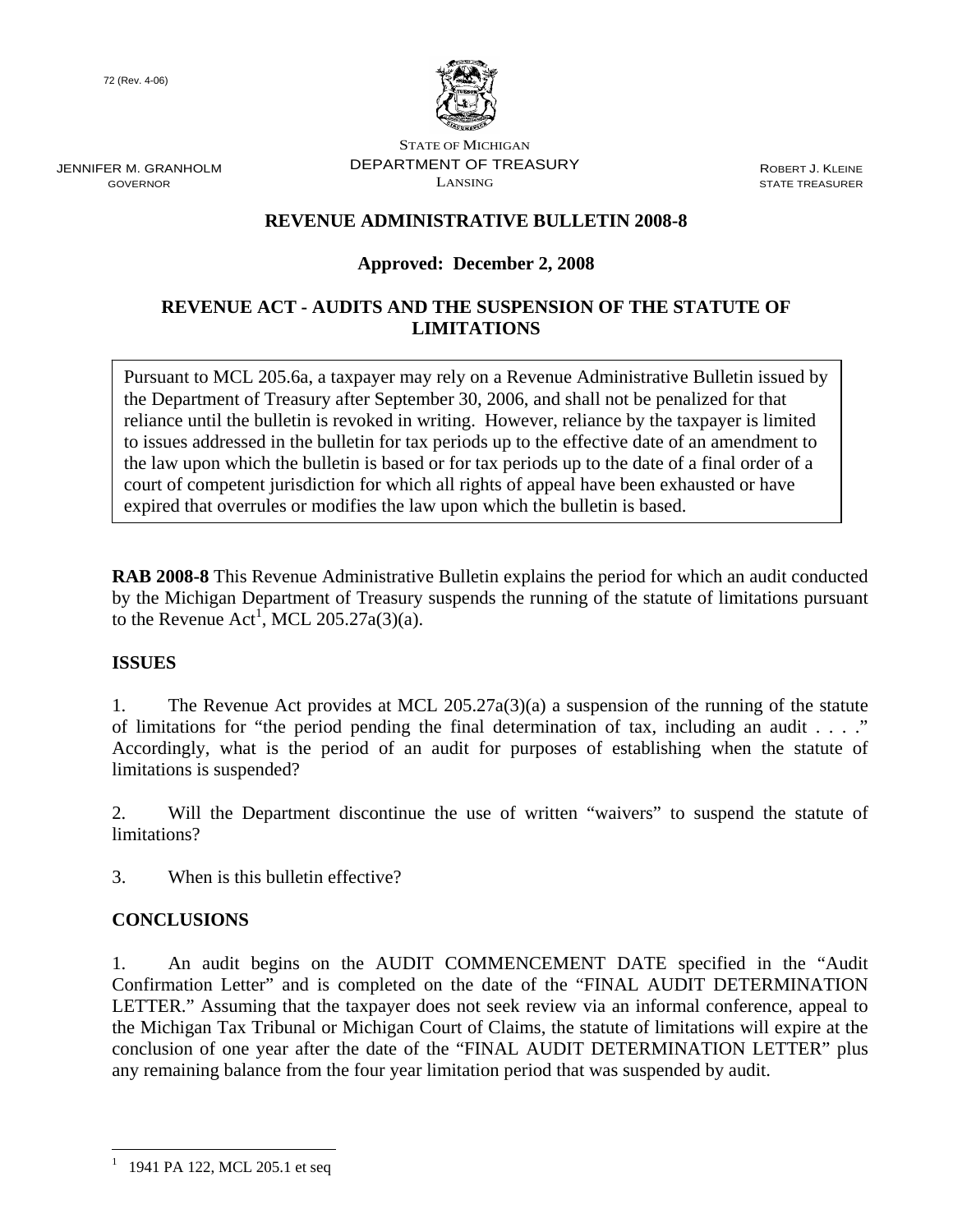2. The Department will discontinue the routine use of written waivers of the statute of limitations, including their use in audit situations, consistent with the effective date of this bulletin.

3. This bulletin is effective for Audit Confirmation Letters with a commencement date on or after January 1, 2009.

### **LAW AND ANALYSIS**

The Revenue Act provides the Department with a four year general statute of limitations period in which to assess a taxpayer. Further, a taxpayer has four years from the filing date of an original return to request a refund. The act provides in part:

 A deficiency, interest, or penalty shall not be assessed after the expiration of 4 years after the date set for the filing of the required return or after the date the return was filed, whichever is later. The taxpayer shall not claim a refund of any amount paid to the department after the expiration of 4 years after the date set for the filing of the original return.<sup>2</sup>

This four year statute of limitations period however may be suspended or tolled. Subsection (3)(a) of section 27a of the Revenue Act reads:

The running of the statute of limitations is suspended for the following: (a) the period pending a final determination of tax, including audit, conference, hearing, and litigation of liability for federal income tax or a tax administered by the department and for 1 year after that period. $3$ 

The running of the statute of limitations is only suspended for those items that were the subject of the audit. $4$ 

If during the course of an audit it is determined that a taxpayer has a refund opportunity, the Department will provide notice to the taxpayer of the refund opportunity believed available. The auditor, however, is not required to calculate the amount of the refund or perform a review beyond that necessary to carry out the intended scope of the audit.<sup>5</sup>

Many "refunds" are contained within audit adjustments offsetting credits. Sometimes these credits fully offset taxes due resulting in an overall credit audit finding. These "refund" amounts will be incorporated into the Final Audit Determination expressed in a letter provided to the taxpayer, which will also provide information concerning the taxpayer's appeal rights. The statute of limitations for these credits is tolled pending the final determination of tax as a result of audit or appeal.

 $\overline{a}$ 

<sup>2</sup> MCL 205.27a(2)

<sup>&</sup>lt;sup>3</sup> MCL 205.27a(3)(a)

 $4$  MCL 205.27a(4)

<sup>5</sup> MCL 205.6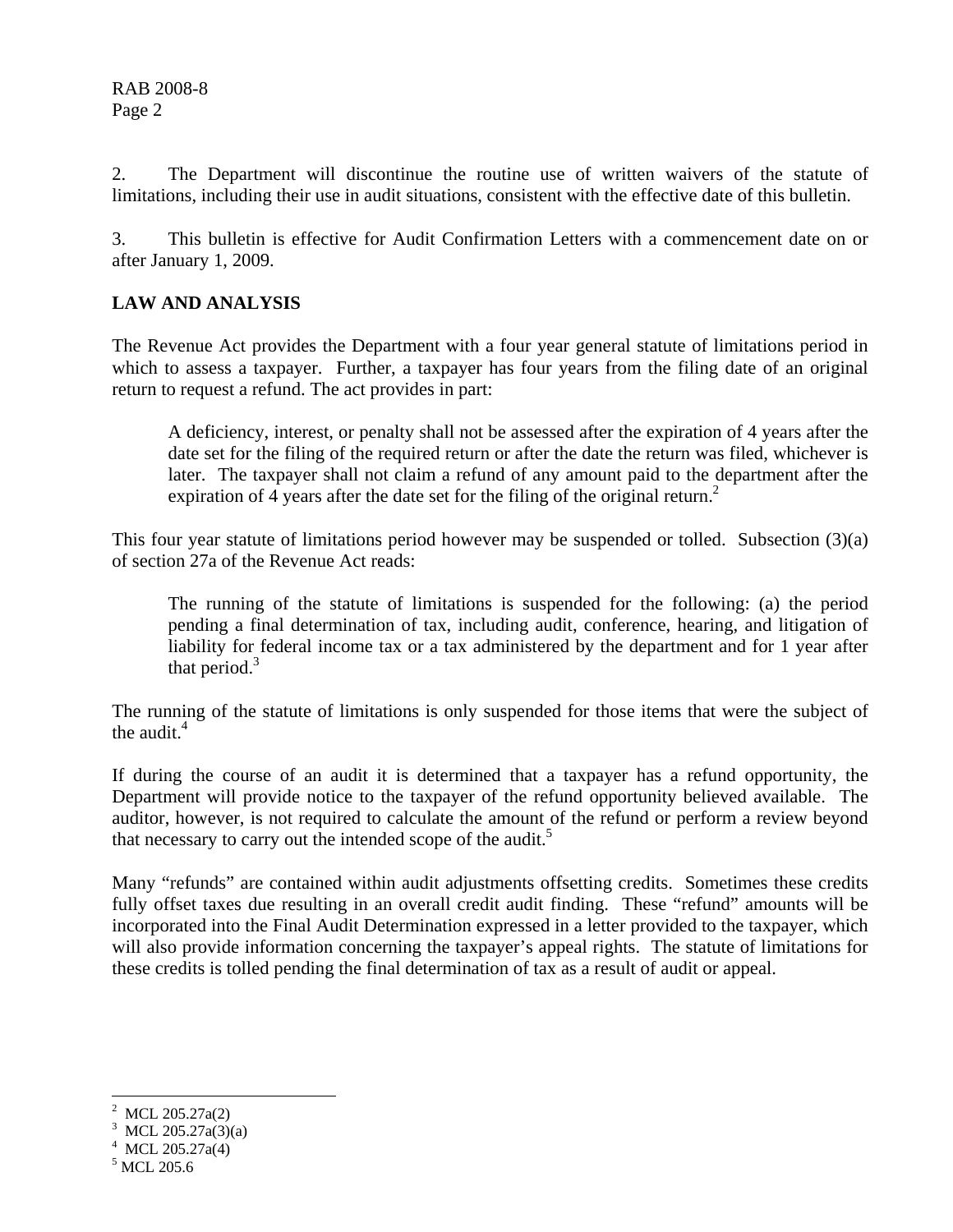RAB 2008-8 Page 3

While the statute of limitations for claiming a refund is tolled pending the final determination of tax as a result of audit or appeal, only those refunds that are determined to be owed to the taxpayer as a result of audit adjustments, or that are otherwise contained within the subject of the audit will be suspended. The statute of limitations for claiming a refund for any item that is not the subject of the audit continues to run for any refund amount claimed by the taxpayer that was not determined as a result of an audit. The Department must receive timely written notice of any claim for refund.

Historically, the Department has sought waivers to suspend the running of the statute of limitations when auditing taxpayers. The waivers contained the date upon which they expired.<sup>6</sup>

Because the running of the statute of limitations is suspended during an audit by statute, a waiver is not required to toll the statute of limitations. Accordingly, the Department will no longer routinely seek waivers, but will instead rely on the statutory authority that suspends the running of the statute of limitations for the period of an audit.<sup>7</sup>

To delineate the period of an audit, it is necessary to identify when an audit begins and ends. To provide consistency in application and notice, an audit will be deemed to commence on the AUDIT COMMENCEMENT DATE specified in the "Audit Confirmation Letter" that the Department will provide to taxpayers. The "Audit Confirmation Letter" will contain a paragraph titled "Suspension of the Running of the Statute of Limitations" that will contain a statement similar to the following that will identify the AUDIT COMMENCEMENT DATE:<sup>8</sup>

Suspension of the Running of the Statute of Limitations

 The running of the Statute of Limitations will be suspended for the duration of the audit, beginning on the AUDIT COMMENCEMENT DATE of **July 1, 2007** and will be reinstated on the date that the FINAL AUDIT DETERMINATION LETTER is issued. Reference MCL 205.27a(3) and (4) and Revenue Administrative Bulletin 2008-8

Further, the Audit Confirmation Letter will inform the taxpayer of the subject of the audit and include the names and telephone numbers of the Area Manager, Team Manager and Auditor so that any concerns or questions a taxpayer may have can be addressed with the Department.<sup>9</sup>

An audit will be deemed completed on the date of the "FINAL AUDIT DETERMINATION LETTER" that will be provided to the taxpayer. This letter will contain a statement similar to the following that will notify the taxpayer that the statute of limitations has been reinstated:

<sup>1</sup> 6 MCL 205.27a(3)(b)

<sup>7</sup> MCL 205.27a(3)(a)

<sup>8</sup> The dates referenced in the sample Audit Confirmation Letter and Final Audit Determination Letter statements are for demonstration purposes only.

<sup>&</sup>lt;sup>9</sup> The Final Audit Determination Letter will also include the names and phone numbers of the Area Manager, Team Manager and Auditor.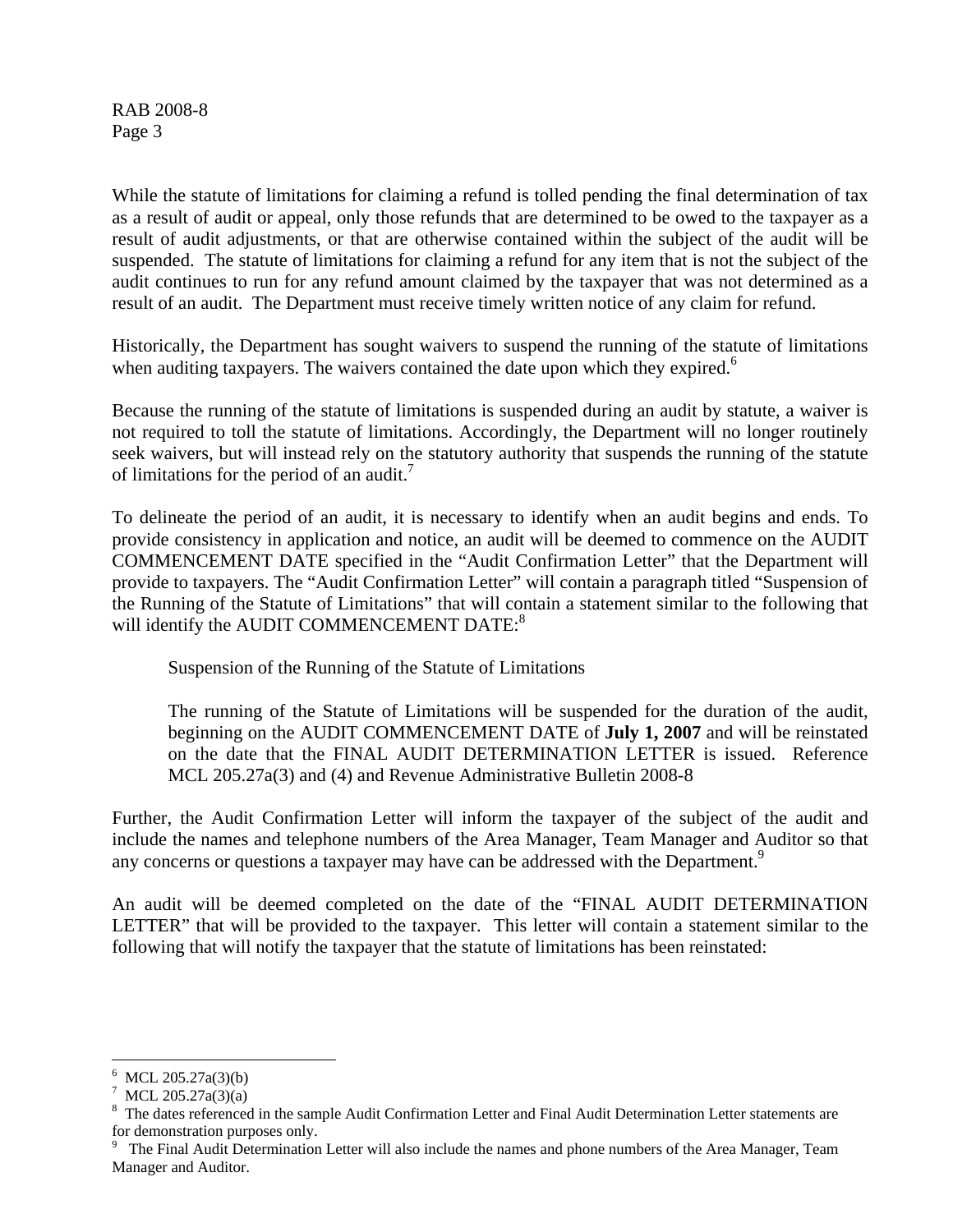RAB 2008-8 Page 4

Reinstatement of the Running of the Statute of Limitations

This FINAL AUDIT DETERMINATION LETTER reinstates the running of the Statute of Limitations that was suspended on **July 1, 2007**, the AUDIT COMMENCEMENT DATE. Reinstatement of the running of the Statute of Limitations is **May 1, 2008.** The statute of limitation will expire at the conclusion of one year after **May 1, 2008** plus any remaining balance from the four year limitation period that was suspended by the audit. Reference MCL 205.27a(3) and (4) and Revenue Administrative Bulletin 2008-8

If a final determination is not appealed by the taxpayer, the running of the statute of limitations will expire one year after the date of the "FINAL AUDIT DETERMINATION LETTER," as prescribed by subsection 3(a), plus any days remaining from the four year statute of limitations period that were tolled or suspended during audit.

A timely appeal of the audit determination will extend **expiration** of the statute of limitations to one year from the final resolution of the appeal, plus any days remaining from the four year statute of limitations period that were suspended upon commencement of the audit and remained suspended until the appeal process was concluded.

In summary, the statute of limitations will be applied as follows:

- 1. In those instances where the audit is conducted prior to the date the four year statute of limitations otherwise would have run, the statute of limitations will be extended to a date one year after the conclusion of the audit, plus any days remaining from the four year statute of limitations period that had not run prior to the AUDIT COMMENCEMENT DATE.
- 2. In those instances where the audit is conducted prior to the date the four year statute of limitations otherwise would have run, and the audit determination is appealed, the statute of limitations will be extended to a date one year after the conclusion of the appeal, plus any days remaining from the four year statute of limitations period that had not run prior to the AUDIT COMMENCEMENT DATE and remained suspended during the appeal period. The running of the four year general statute of limitations recommences when the audit determination that was appealed has been finalized.

### **EXAMPLES**

#### Example 1:

Company XYZ files its calendar year 2008 Michigan Business Tax (MBT) return on April 30, 2009. The general four year statute of limitations runs April 30, 2013. An MBT audit of XYZ for the period January 1, 2008 through December 31, 2008 is commenced by the Department on November 15, 2012, the AUDIT COMMENCEMENT DATE specified in the Audit Confirmation Letter issued to the company. The audit was commenced with 166 days remaining before the general statute of limitations has run. The Department completes the audit and issues XYZ a FINAL AUDIT DETERMINATION LETTER on May 15, 2013. The running of the statute of limitations is suspended as of November 15, 2012, and recommences on May 15, 2013, when the audit is concluded. The running of the statute of limitations expires on October 28, 2014, one year and 166